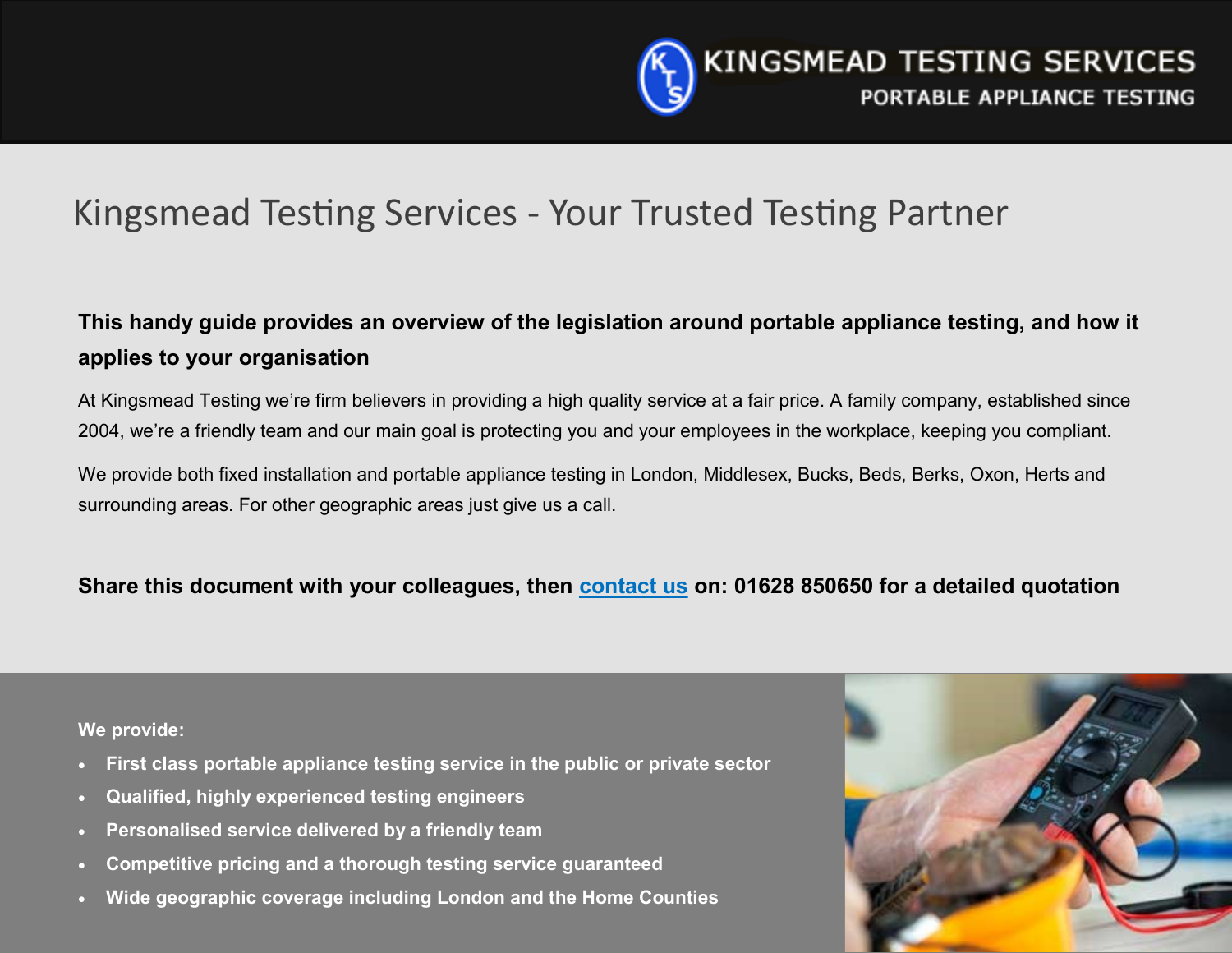

# Why Carry Out Fixed Wiring Inspection and Testing?

Periodic inspection and testing of **Fixed Wiring Installations (EICR reports)**, must be carried out as prescribed by the Health and Safety at Work Act to ensure that electrical installations in the workplace are safe for the health and safety of employe es, visitors and the general public.

Inspection and testing identifies damage from wear and tear and corrosion, checks for excessive electrical loading, damage from environmental factors and ageing materials. It is also a control measure against electric shock during cleaning and maintenance work at business premises, and it reduces the risk of fire.

Evidence of periodic testing may be required by your insurance company, landlord, mortgage loan company, business partner or a public body. Business owners must be able to prove that they have taken all reasonably practicable steps to ensure that electrical installations are safe, and periodic testing is one way of proving that you have taken these responsibilities seriously.

Periodic inspection and testing also verifies compliance with current IET electricity wiring regulations.

If you are the new owner or tenant of business premises, it's wise to have the installation checked to ensure compliance. EICR becomes essential after change of use of premises, or following alterations to an original installation. Testing is also impo rtant if you make a significant change to the electrical loading of an installation, or if there is any suspicion of damage to the installation. Neglect of faulty electrical apparatus can cause injuries to employees, customers and visitors. It also signifi cantly increases fire risk. In the event of an accident, incident or fire, you could incur lost income, hefty fines and even impriso nment if your business is found to be in breach of the Health and Safety at Work Act. Your insurance may also be invalidated.

**[Contact us](mailto:info@kingsmeadtesting.co.uk) for details of our Periodic Inspection and Testing service**.



**Minimum inspection intervals apply to most Fixed Wiring installations:**

- **Commercial Installations - 5 years**
- **Industrial Installations - 3 years**
- **Buildings open to the public - 1 year**
- **External Installations - 3 year.**
- **Caravan Parks - 1 year**
- **Fire Alarms - 1 year**
- **Short term and site Installations - 3 months**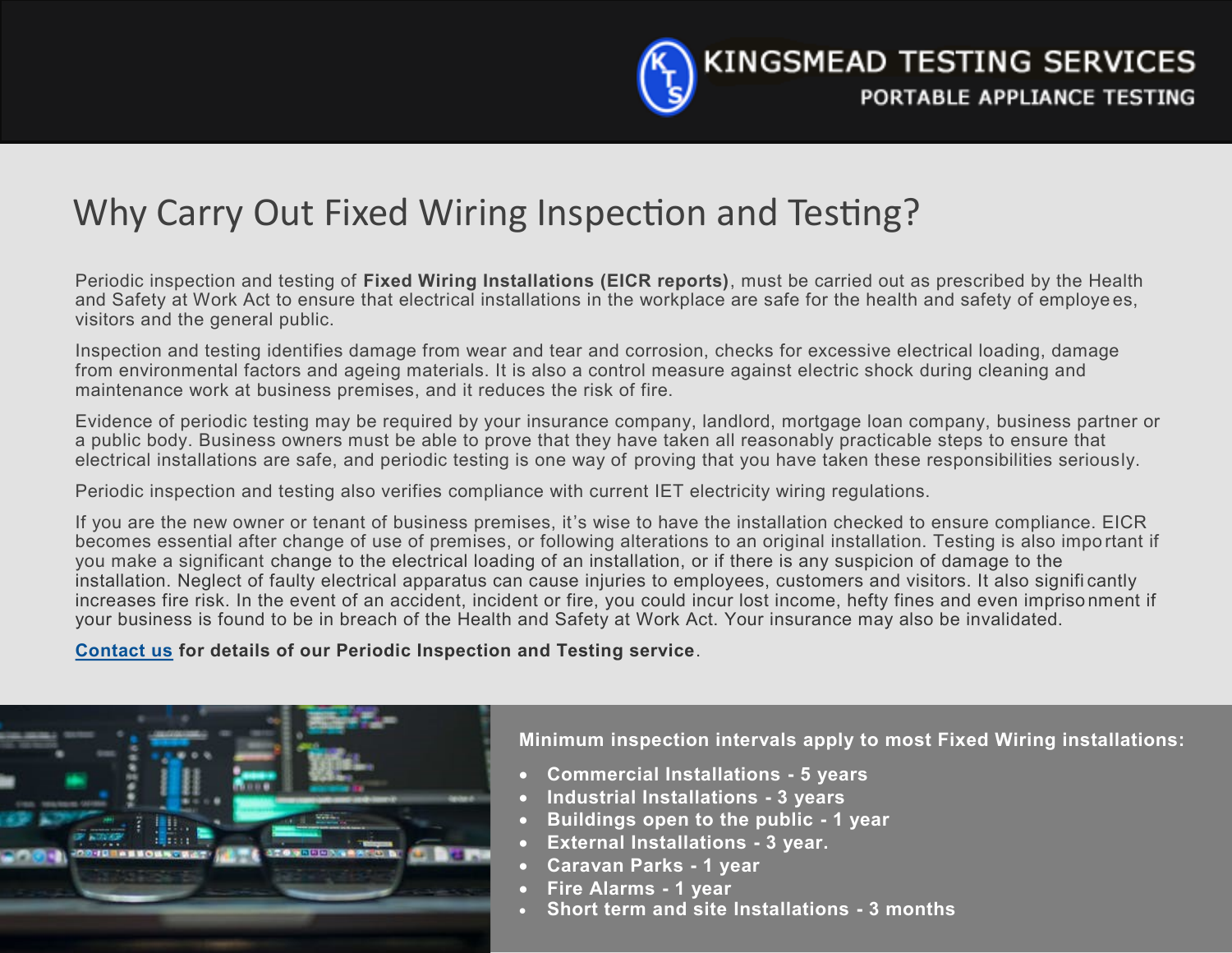

# Why Carry Out Portable Appliance Testing?

- 1. **SAFETY** The number one objective of a quality testing regime, and comprehensive health and safety policy is the safety of your workers, visitors to your premises and the general public. This is also the primary objective of PAT testing, so it's important to insist on a high quality testing service with competent, qualified and experienced engineers who have been working in the field for many years.
- 2. **COMPLIANCE** The law says you must have a maintenance and inspection regime in place for all portable electrical appliances. Your insurance company may also ask you to tick that box, and offer you lower insurance premiums if you can provide evidence of a testing regime. Or maybe you need to comply because a customer has told you 'no admittance' unless they see a certificate. Make sure that compliance is not just a 'box ticking' exercise, and that your portable appliances are thoroughly inspected, to reduce the risk of injuries, accidents and fire in your workplace.
- 3. **DOCUMENTARY EVIDENCE** The law requires you to prove that you have done everything reasonably practicable to ensure the health and safety of your workers and anyone else who comes on site or to your premises. The best way to do this is to provide recent proof of independent, quality appliance testing by an established company.

It's important that you can tick **all three boxes**. Some companies give you compliance, but not safety due to rushed testing. We believe safety is equally important. If there's one item that is going to cause damage, a shock, or a fire, we want to find it, so we provide a service that offers all three: COMPLIANCE, SAFETY and EVIDENCE.

- **We guarantee our clients a thorough testing service, so cables and appliances that cannot be reached or examined for any reason will not be passed.**
- **We will immediately explain to the duty holder or responsible person that we cannot test a certain appliance, and discuss a solution.**
- **We work hard to exceed expectations wherever possible, so we hope you will find this thorough and professional approach refreshing.**

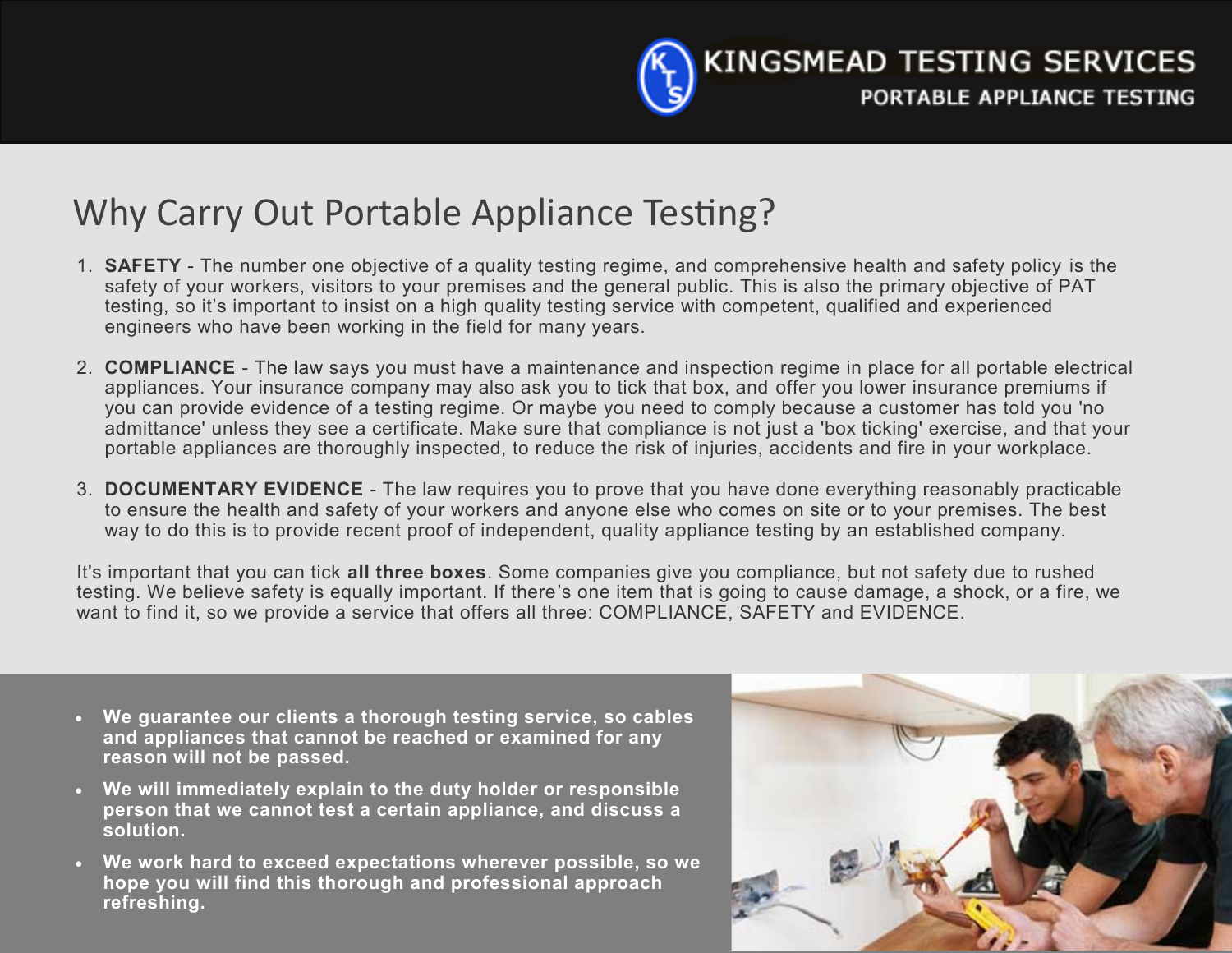

# Do You Need PAT Testing?

Portable Appliance Testing, is an important way of ensuring the safe working condition of electrical appliances. And safe electrical appliances reduce the risk of injury to employees, and fire at your premises or working site.

#### **There's no specific legal requirement for PAT Testing per se, however many pieces of legislation require the regular maintenance and inspection of fixed wiring electrical installations, and portable appliances.**

The Electricity At Work Regulations1989 cover every kettle, fax, copier, computer, extension lead, etc, including 110V equipment, in a business, temporary work site or public place. The Construction and Design Management Regulations 2015 cover all electrical items in use on a construction site, and in a domestic home where refurbishment works are being carried out. In fact, if it is electrical and has a plug on it, whether it is in regular use or not, then it must be maintain ed safely and, in the event of an accident or incident, testing certificates may be a key element in your defence against a fine or even imprisonment.

**What about agency workers or subcontractors?** You should check that anyone working for your organisation is carrying out their own regime of maintenance and inspection, even if they are responsible for their own health and safety. Just as a customer might ask to check your health and safety procedures, and equipment testing records prior to allowing you to carry out work for them, you should carry out an appraisal of all workers and/or subcontractors to ensure that they are qualified, insured and competent, and working to recognised standards. These checks should be made at induction and each year thereafter. This is one of the ways a responsible organisation demonstrates that it has taken all reasonably practicable steps to ensure the health and safety of employees, workers, visitors and the general public.



#### **Did you Know?**

Most business premises are also workplaces, so the Health and Safety at Work Act 1974 (HASAWA) applies, even in a private home, where employees such as care workers are being sent to fulfill a contract. HASAWA is one of the few pieces of legislation that carry '**reverse onus of proof**'. This means that in the event of an accident or incident, **the onus is on the business owner to prove that all reasonably practicable steps were taken to ensure the safety of employees and all other persons using the premises**; inspection and testing records are one way of proving this." Grant Foster, MD, KTS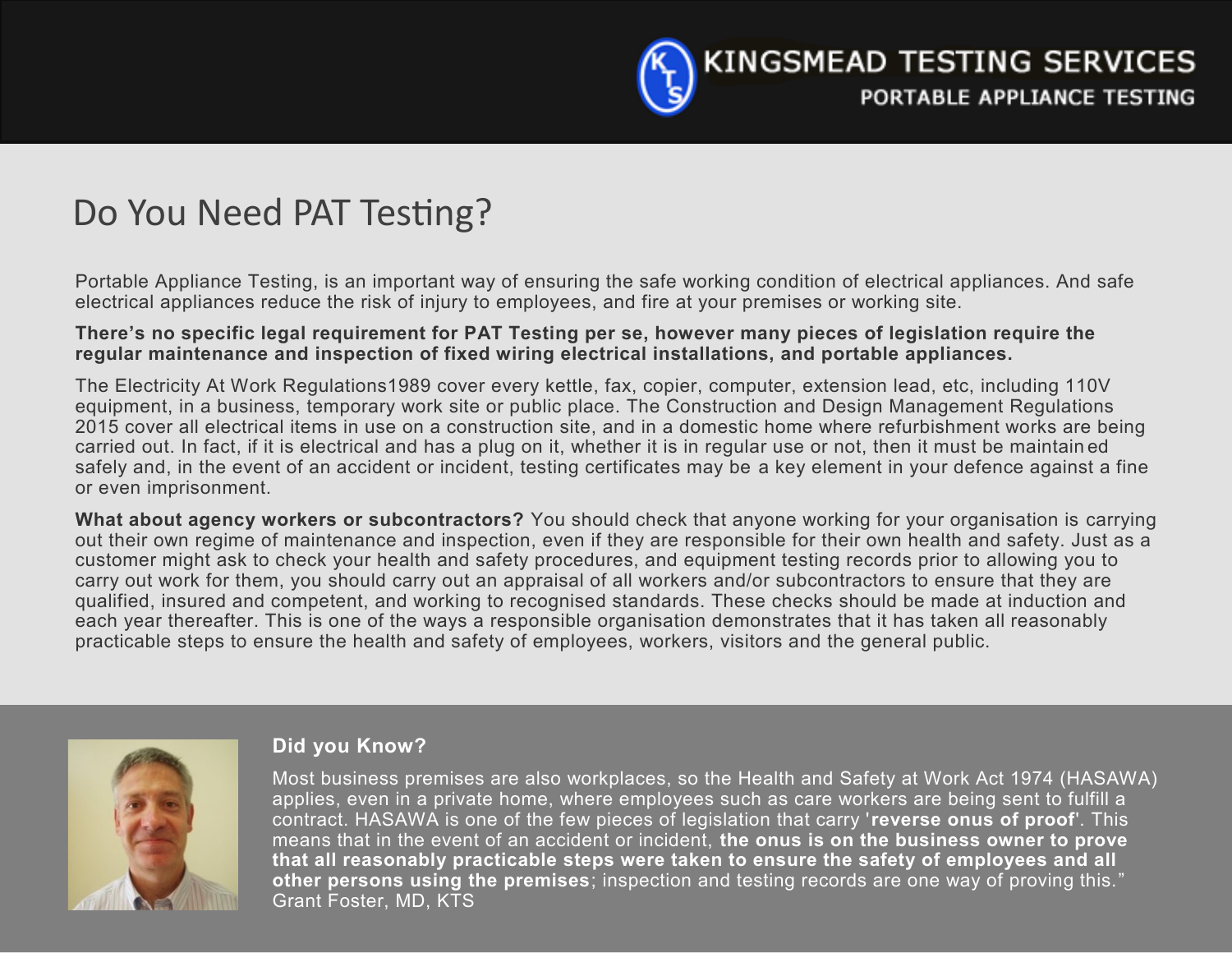

# PAT Testing Drivers



### **Did you Know?**

**PAT testing makes good business sense.** PAT testing is not on the statute books, but regular maintenance and inspection is required, so any responsible organisation should insist on testing at regular intervals to ensure SAFETY and not just COMPLIANCE. PAT testing by a third party organisation such as Kingsmead Testing also provides valuable evidence of compliance, plus peace of mind that the job has been done properly.

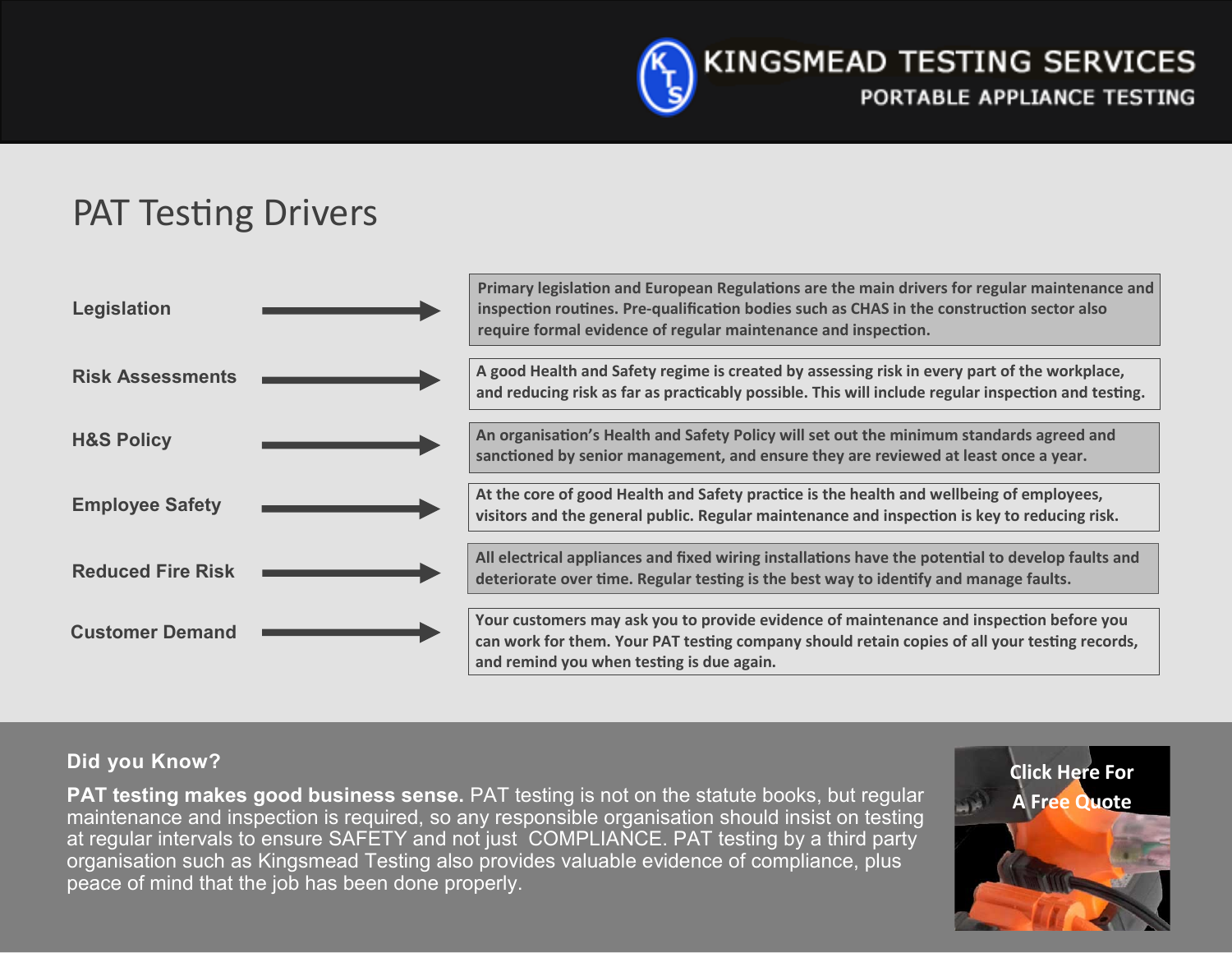

## PAT Testing Explained

Look across the room at a piece of electrical equipment, perhaps a computer, water cooler, toaster or fridge. Can you tell if its earth wire is internally in contact with the exposed metal work? How good is the insulation? What's the condition of the wires inside the plug? Are the live and neutral wires reversed at the plug end or inside the appliance? (the appliance would still function with 'reversed polarity', but it's potentially very dangerous). Is that slight shock you and your colleagues get from the fridge really just static? Without formal visual inspection and testing, we cannot know if equipment is safe, or whether it needs to be repaired or replaced.

As we have mentioned, there is no specific legal requirement for PAT testing of electrical equipment in either the workplace or, in the case of any landlord or company-supplied electrical equipment in rented accommodation, or residential care homes. However it is a legal requirement that such electrical equipment is 'safe, well-maintained and suitable for the purpose for which it is being used'. As a business owner or facilities manager, how would you prove that the necessary steps have been taken in the case of an accident, fire or other incident?

The only way to determine whether electrical equipment is 'safe, well-maintained and suitable for the purpose for which it is being used', is if it is routinely, formally visually-inspected and instrument-tested ('PAT Tested'), and records maintained.

**PAT Testing is the best way to ensure that such equipment, at the time of the inspection and testing at least, is indeed 'safe, well-maintained and suitable for the purpose for which it is being used'.**



### **Did you Know?**

**Lack of testing and maintenance can affect your insurance.** Your company's insurance may be invalidated if you are not carrying out regular maintenance and inspection . Duty holders or responsible people should check with their insurance company to find out what is expected in terms of frequency of testing, especially if you operate within an industry that's considered higher risk, such as aviation or construction.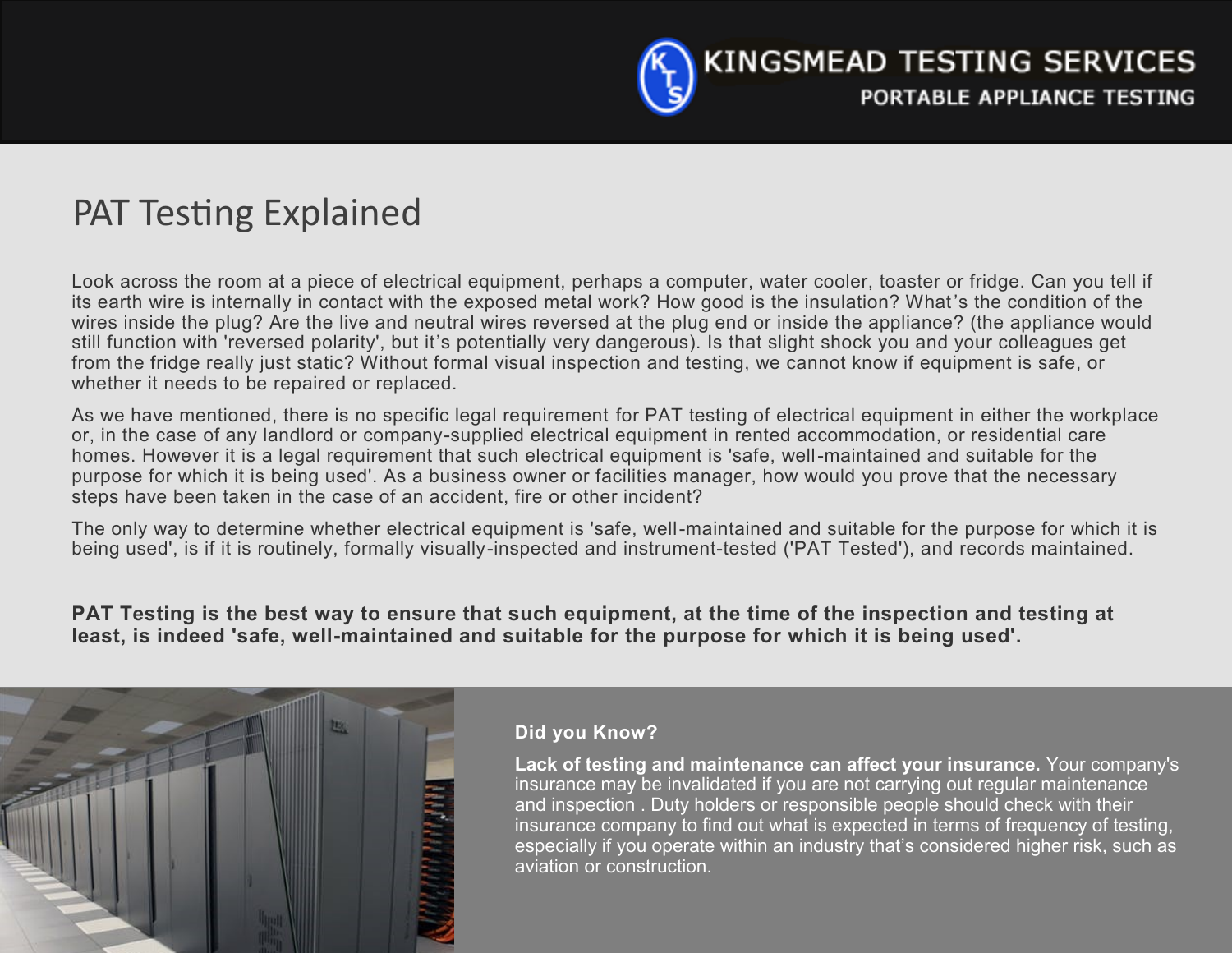

# PAT Testing and The Law

Electrical testing protocols are governed by primary legislation such as the Health and Safety at Work Act 1974 (HASAWA), and secondary legislation in the form of Regulations such as the Construction and Design Management Regs 2015 (CDM), and the Provision and Use of Work Equipment Regulations 1998 (PUWER).

The Electricity At Work Regulations1989 cover every electrical appliance, including 110V equipment, in a business or public place. The Construction and Design Management Regulations 2015 covers all electrical items in use on a construction site, and in a domestic home where refurbishment works are being carried out. If it is electrical, whether it is in regular use or not, then it must be maintained safely and, in the event of an accident or incident, thorough testing certificates may be a key element in your defence against a heavy fine or even imprisonment.

According to the Health and Safety Executive (HSE): **"The frequency of inspection and testing depends upon the type of equipment and the environment it is used in. For example, a power tool used on a construction site should be examined more frequently than a lamp in a hotel bedroom.** For guidance on suggested frequencies of inspection and testing, see: [Maintaining portable and transportable electrical equipment.](http://www.hse.gov.uk/pubns/books/hsg107.htm)

**Do you work with self-employed contractors?** It is your responsibility to ensure they are also maintaining and inspecting their portable electrical appliances. You should be reviewing this information at recruitment, and each year thereafter during an annual appraisal process, where you check that they are able to work with your company for another year, even if they are responsible for their own health and safety.

**Put them in touch with us for convenient and efficient, quality testing of tools, cables and equipment.**

### **Did you Know?**

The Construction and Design Management Regulations 2015 are imposed **in addition** to HASAWA to control the increased risks in the construction industry. Previously only for very large construction projects, the 2015 update brought all domestic refurbishment work into scope, requiring all 240V tools and cables to be inspected every 12 months, and all 110V tools and cables to be inspected every 90 days. If your employees work on site, or in a domestic setting, power tools should be inspected at these intervals, and records kept as evidence in case of inspection, or in the event of an accident or incident.

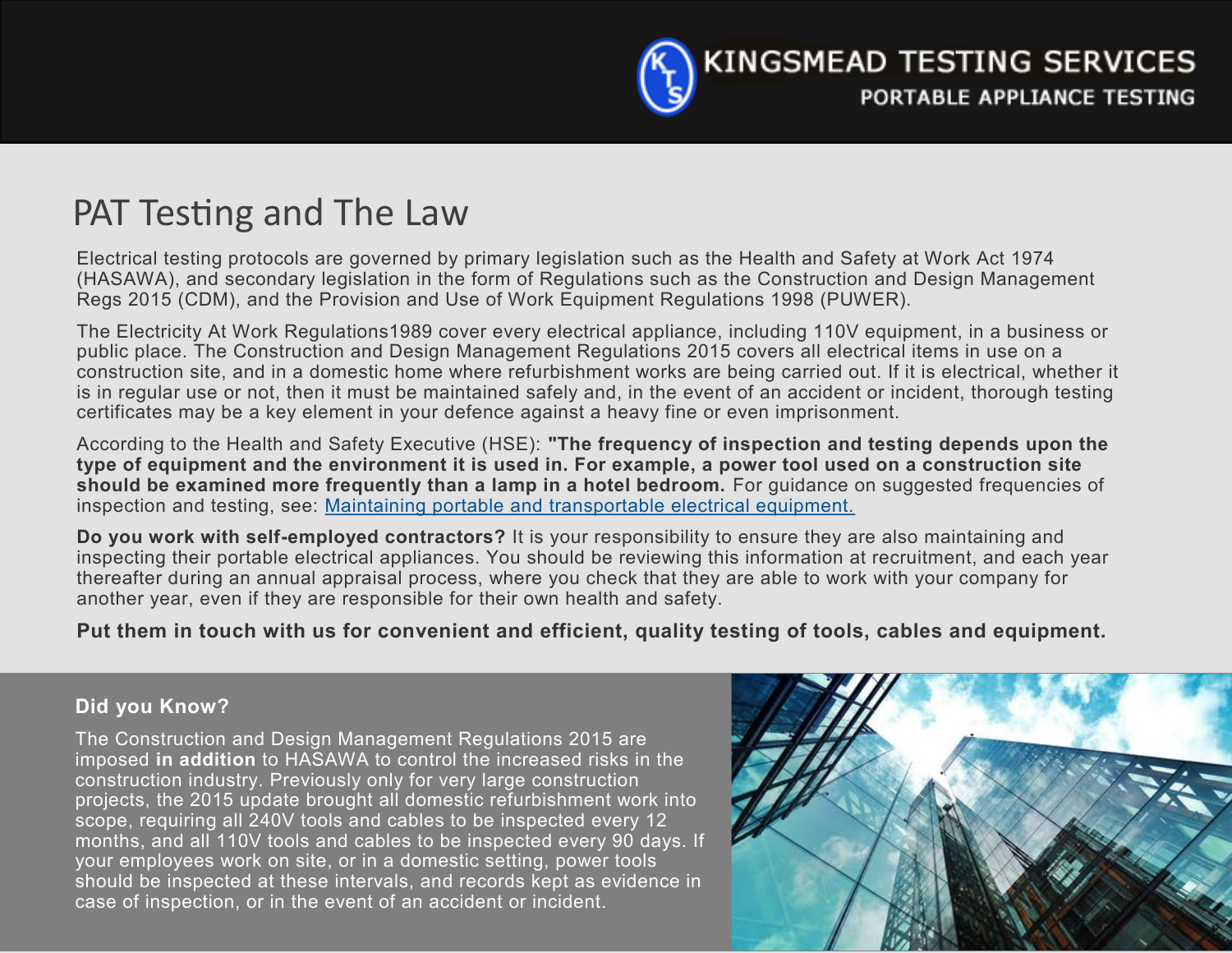

## PAT Test Certificates

In the event of an accident or incident, you may be required to prove that you have taken all reasonably practicable steps to ensure the health and safety of employees, visitors to your premises and the general public. PAT testing certificates are important documents that should be retained for around five years as evidence of a regular testing regime. Your certificates should show your entire asset register, including leads. They should be detailed, and give plenty of information about each appliance, including results for all tests.

Details of failed appliances should be included in test reports. If your PAT testing company does not give you a report detailing failed appliances and the action the engineer has taken to remove them from service, then ask why? This is part of the job.

**The Importance of qualifications:** Many companies offering PAT testing services will state the importance of being NICEIC / ECA registered. Whilst this is something to look out for, we would suggest that competence and experience are even more important. As well having City and Guilds 2377 qualification, the engineer should carry out this work **regularly**, and be a **highly experienced testing engineer.** Some organisations choose to test in-house, but their engineers only carry out testing work once a year. Many low-cost testing companies send out engineers who have little 'on the job' experience, leaving them unsure how to test some items.

**We do this work every day. Don't risk working with inexperienced engineers**.



### **No Inspection and Maintenance Records?**

- You may be increasing the risk of fire or injury at your premises
- You may be in breach of the Health and Safety at Work Act 1974 or the Construction and Design Management Regulations 2015
- Your insurance policy may be invalidated
- You may be subject to prosecution by the HSE, an employee, or a private individual
- You may be subject to a fine or imprisonment
- A poor health and safety record may damage your company's reputation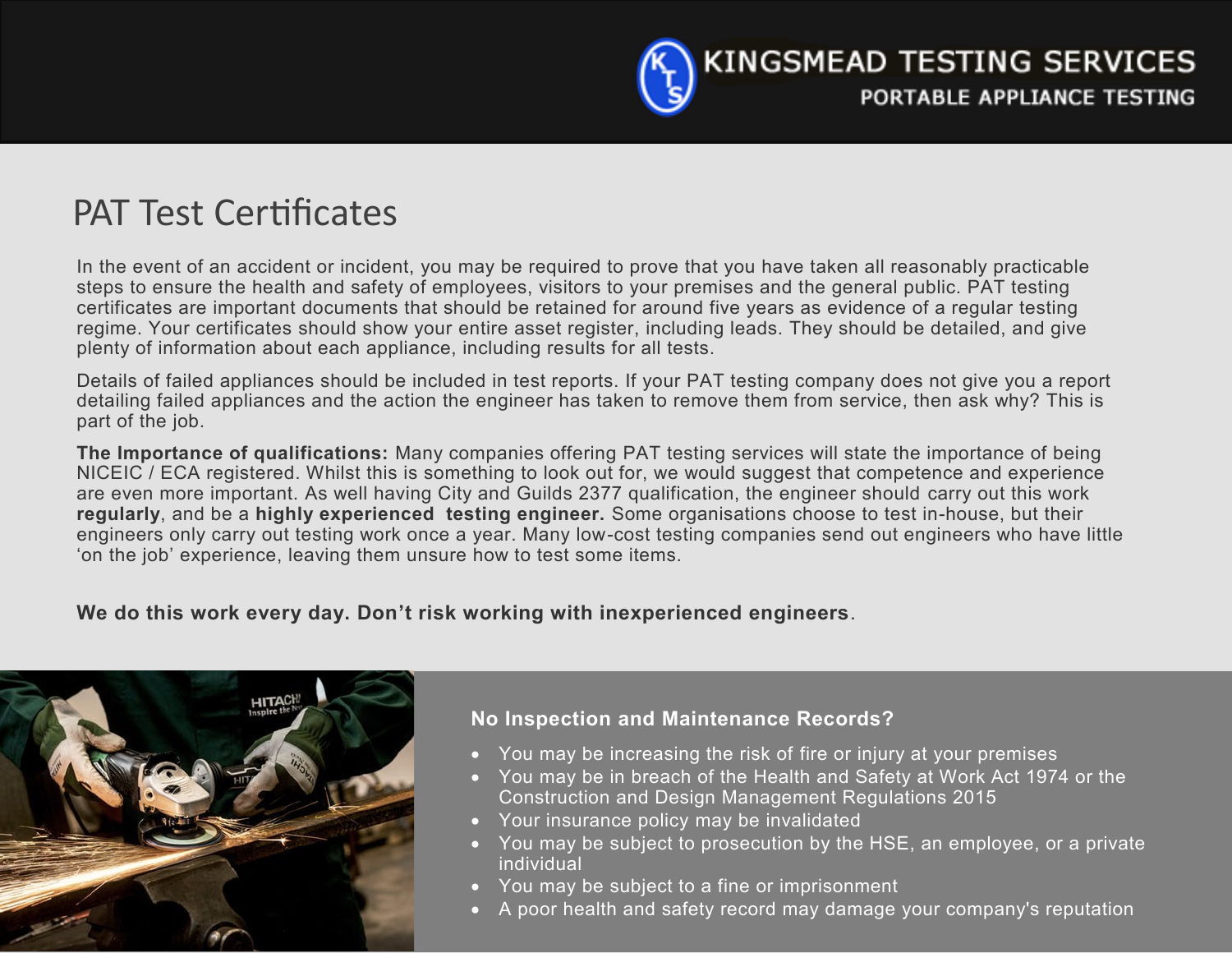KINGSMEAD TESTING SERVICES PORTABLE APPLIANCE TESTING

# PAT Testing Myths

- **I don't need PAT testing!** If you have business premises, place workers in a workplace, or work as a subcontractor, a regular maintenance and inspection routine should be part of your health and safety procedures. Under the Health and Safety at Work Act you are responsible for your own health and safety and for the health and safety of others in the workplace. So be safe, remain compliant and get evidence of testing and inspection from a third party PAT testing company. In addition, have a fixed wiring inspection carried out at your premises.
- **PAT testing is the end of the story**! In addition to PAT testing, systematic visual inspections should be carried out at regular intervals, and before use of electrical items. Records should be kept of these inspections. This is especially true of leads and cables. Even a thorough formal test will not guard against future damage or deterioration, so interim visual inspections are vital.
- **PAT testing must be carried out every year!** The duty holder or responsible person must carry out a risk assessment and decide on frequency based on the type of appliances, the working environment and the level of risk. If you are operating in a high-risk industry such as construction, PAT testing is required every year for 240V tools, and every 3 months for 110V tools and cables.
- **Only some items need testing!** Even though some appliances may not need an annual test, a blanket test may be easier, simply because having a company in to test only certain appliances can create additional work. For example, someone must label all the appliances, repeat visits may be more costly over time, and record-keeping can become complicated. This said, we are happy to quote for whatever is required.
- **I can carry out my own tests!** In-house PAT testing is conducted by some organisations, however even if the person is fully qualified with a City & Guilds 2377 certificate, they may not be competent if only testing 2 days per year.
- **The cheapest quote will do!** Some PAT engineers are in a race to notch up as many tests as they can in a day, due to unrealistically low unit prices. A busy workstation with inaccessible leads and difficult partitions cannot be tested in double-quick time without sacrificing quality. Do you want SAFETY, or COMPLIANCE? The answer should be BOTH!
- **Everything is safe now!** One of the main myths about PAT testing is that when a company receives it's PAT certificate, everything in the workplace is safe. A certificate means the appliances were safe at the time and place where they were checked, and that the business is taking reasonably practicable steps to reduce risk. Ongoing visual inspections are still essential to ensure that electrical equipment remains in safe working condition until the next formal test.
- **I don't need to worry about agency workers or subcontractors!** Actually, you should be checking that anyone working for your organisation is carrying out their own regime of maintenance and inspection, even if they are responsible for their own health and safety. Just as a customer might ask to check your health and safety procedures, and equipment testing records prior to allowing you to carry out work for them, you should be carrying out regular appraisals of all workers and subcontractors to ensure that they are still qualified, insured and competent, and working to recognised standards. This is one of the ways a responsible organisation demonstrates that it has taken all reasonably practicable steps to ensure the health and safety of employees, workers, visitors and the general public.